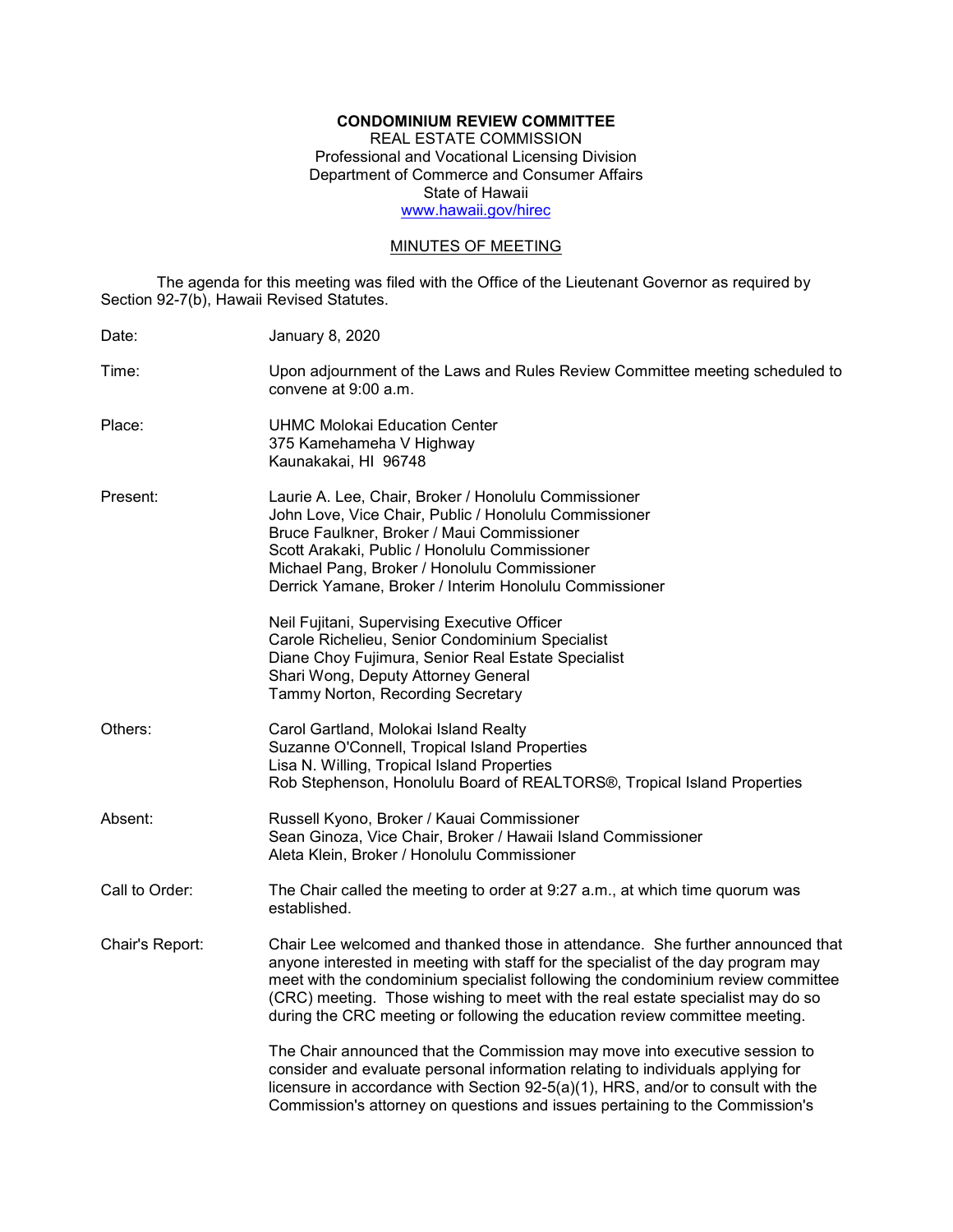|                               | powers, duties, privileges, immunities, and liabilities in accordance with Section 92-<br>$5(a)(4)$ , HRS.                                                                                                                                                                                                                                                                     |  |  |  |  |
|-------------------------------|--------------------------------------------------------------------------------------------------------------------------------------------------------------------------------------------------------------------------------------------------------------------------------------------------------------------------------------------------------------------------------|--|--|--|--|
|                               | Commissioners Kyono, Ginoza, and Klein were excused from the meeting. Prior<br>notification of their non-attendance was received.                                                                                                                                                                                                                                              |  |  |  |  |
| Condominium<br>Specialist's   | <b>Additional Distribution</b>                                                                                                                                                                                                                                                                                                                                                 |  |  |  |  |
| Report:                       | The following materials were distributed prior to the start of the meeting:                                                                                                                                                                                                                                                                                                    |  |  |  |  |
|                               | 4.b.<br>Condominium Seminars and Symposium - CAI Hawaii's "Do's and Don'ts in<br>Design Review" - February 6, 2020<br>Condominium Projects and Developer's Public Reports - December 2019<br>5.a.                                                                                                                                                                              |  |  |  |  |
| Minutes:                      | Upon a motion by Commissioner Faulkner, seconded by Commissioner Pang, it was<br>voted on and unanimously carried to accept the minutes of the December 11, 2019<br>Condominium Review Committee meeting as circulated.                                                                                                                                                        |  |  |  |  |
| Condominium<br>Governance and | <b>AOUO Registrations</b>                                                                                                                                                                                                                                                                                                                                                      |  |  |  |  |
| Management:                   | It was reported that as of December 31, 2019, 1,489 AOUOs have successfully<br>registered.                                                                                                                                                                                                                                                                                     |  |  |  |  |
|                               | <b>Condominium Seminars and Symposium</b>                                                                                                                                                                                                                                                                                                                                      |  |  |  |  |
|                               | CAI Hawaii will be holding their "Do's and Don'ts in Design Review" seminar on<br>February 6, 2020, at the Japanese Cultural Center. The seminar is subsidized by<br>the condominium education trust fund. Commissioners interested in monitoring the<br>seminar on behalf of the Commission please let staff know.                                                            |  |  |  |  |
|                               | <b>Case Law Review Program</b>                                                                                                                                                                                                                                                                                                                                                 |  |  |  |  |
|                               | The following case law was distributed for informational purposes: Channel View<br>East Condominium Association, Inc., v. Ferguson, Michigan, July 2, 2019.                                                                                                                                                                                                                    |  |  |  |  |
|                               | It was announced that those with condominium or condominium association<br>inquiries are invited to contact a condominium specialist at the real estate branch or<br>attend one of its educational outreach events. The real estate branch website,<br>www.hawaii.gov/hirec also contains a lot of educational information and brochures<br>for both owners and board members. |  |  |  |  |
|                               | Mr. Stephenson questioned if the real estate branch also regulated homeowner<br>associations.                                                                                                                                                                                                                                                                                  |  |  |  |  |
|                               | Specialist Richelieu responded that homeowner associations fall under chapter 421J<br>and there currently is no state agency with jurisdiction over that chapter. She would<br>encourage mediation, although mediation for homeowner associations would not be<br>subsidized by the REC.                                                                                       |  |  |  |  |
|                               | Deputy Attorney General Wong commented that homeowner associations are<br>planned community associations governed under a separate chapter.                                                                                                                                                                                                                                    |  |  |  |  |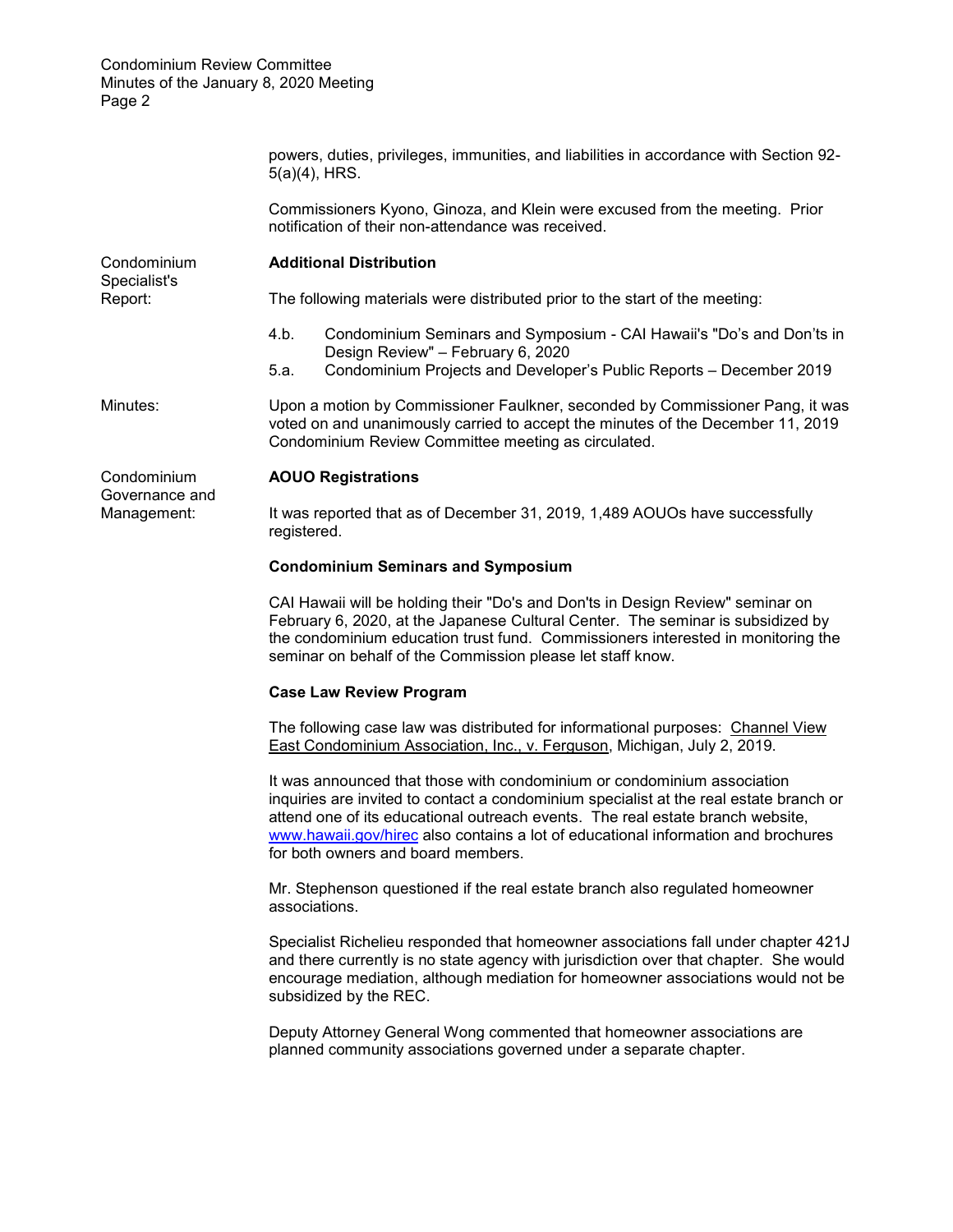## **Condominium Related Articles**

The following articles from the November 2019 issue of *Building Management Hawaii* were distributed for informational purposes: "7 Reasons to Avoid Litigation in Association Disputes;" "Alternative Dispute Resolution;" "Talk it Out, Don't Fight it Out;" "Guidelines for Mediating Condominium Disputes;" and "Tips for Property Managers Caught in the Middle." The real estate branch has also been requested to do a monthly "All About Condos" article in its magazine.

Ms. Willing commented that in some instances, association documents received from the management company are incomplete or missing pages. She asked whether it is proper for the broker to retain a complete set of all documents to provide to prospective purchaser or should the documents be provided by the management company.

Ms. Willing was informed that the documents should be provided by the management company. It was noted that problems may arise when transitioning from one management company to another and that the management company would more than likely appreciate the licensee doing due diligence by providing notification that the documents are not complete.

It was reported that a real estate branch article aimed towards prospective buyers of condominiums will be included in the January 26, 2020 Sunday paper, real estate section.

# Condominium **Condominium Project Registration - Public Reports Issued** Project

Registration: A list of those condominium projects issued effective dates during the month of December 2019, was distributed for informational purposes.

| PROJ# | <b>PROJECT NAME</b>                    | <b>PROJECT ADDRESS</b>                         | TMK#      | <b>UNITS</b>   | <b>REPORT DATE</b> |            |
|-------|----------------------------------------|------------------------------------------------|-----------|----------------|--------------------|------------|
| 8418  | 1142 MOKAPU BOULEVARD                  | 1142 MOKAPU BLVD                               | 144031016 | 2              | <b>B REPT</b>      | 12/3/2019  |
|       |                                        | KAILUA HI 96734                                |           |                |                    |            |
| 8416  | 130 DOLE ROAD                          | 122,126,130,134 DOLE RD                        | 175023033 | $\overline{4}$ | <b>B REPT</b>      | 12/30/2019 |
| 8441  | 1645 AND 1645A KAIKUAHINE STREET       | WAHIAWA HI 96786<br>1645 & 1645A KAIKUAHINE ST | 116027068 | $\overline{2}$ | <b>B REPT</b>      | 12/10/2019 |
|       |                                        | HONOLULU HI 96817                              |           |                |                    |            |
| 8231  | 3621-D OMAO ROAD                       | 3621-D OMAO RD                                 | 427004002 | 5              | <b>B REPT</b>      | 12/30/2019 |
|       |                                        | <b>KOLOA HI 96756</b>                          |           |                |                    |            |
| 8348  | 443 AND 443A KAWAINUI STREET           | 443 & 443A KAWAINUI ST                         | 143053048 | $\overline{2}$ | <b>B AMD</b>       | 12/9/2019  |
|       |                                        | KAILUA HI 96734                                |           |                |                    |            |
| 6026  | 725 AND 727 HAUSTEN STREET CONDOMINIUM | 725 AND 727 HAUSTEN ST                         | 127011023 | $\overline{2}$ | <b>SUPPL</b>       | 12/9/2019  |
|       |                                        | HONOLULU HI 96826                              |           |                |                    |            |
| 8430  | 738 AND 738A 22ND AVENUE               | 738 & 738A 22ND AVE                            | 132057076 | $\overline{2}$ | <b>B REPT</b>      | 12/3/2019  |
|       |                                        | HONOLULU HI 96816                              |           |                |                    |            |
| 5833  | 84-485 FARRINGTON HIGHWAY              | 84-485 FARRINGTON HWY                          | 184008016 | 2              | <b>SUPPL</b>       | 12/3/2019  |
|       |                                        | WAIANAE HI 96792                               |           |                |                    |            |
| 8465  | 87-1430 AND 87-1432 AKOWAI ROAD        | 87-1430 & 87-1432 AKOWAI RD                    | 187017026 | $\overline{2}$ | <b>B REPT</b>      | 12/26/2019 |
|       |                                        | WAIANAE HI 96792                               |           |                |                    |            |
| 8305  | 91-173 EWA BEACH ROAD                  | 91-173 EWA BEACH RD                            | 191023010 | $\overline{2}$ | <b>B AMD</b>       | 12/26/2019 |
|       |                                        | EWA BEACH HI 96706                             |           |                |                    |            |
| 8459  | ALENUI MAKAI CONDOMINIUM               | 16 ALENUI ST & 21 LANA ST                      | 226012015 | $\overline{2}$ | <b>B REPT</b>      | 12/23/2019 |
|       |                                        | PAIA HI 96779                                  |           |                |                    |            |
| 8422  | <b>IKAPELA</b>                         | 47-374 MAWAENA ST                              | 147045009 | 2              | <b>B REPT</b>      | 12/3/2019  |
| 8443  | <b>KR7A CONDOMINIUM</b>                | KANEOHE HI 96744<br>2759 BALDWIN AVE           | 225004094 | $\overline{2}$ | <b>B REPT</b>      | 12/10/2019 |
|       |                                        | MAKAWAO HI 96768                               |           |                |                    |            |
| 8444  | <b>KR7D CONDOMINIUM</b>                | 2759 BALDWIN AVE                               | 225004096 | $\overline{2}$ | <b>B REPT</b>      | 12/16/2019 |
|       |                                        | MAKAWAO HI 96768                               |           |                |                    |            |
| 8432  | <b>LONDON ESTATES</b>                  | 29 HOLOPUNI RD                                 | 223060079 | 3              | <b>B REPT</b>      | 12/26/2019 |
|       |                                        | KULA HI 96790                                  |           |                |                    |            |
| 8440  | <b>MUUMUU</b>                          | 91-003 & 91-003A MUUMUU PL                     | 191028020 | $\overline{2}$ | <b>B REPT</b>      | 12/19/2019 |
|       |                                        | EWA BEACH HI 96706                             |           |                |                    |            |
| 2575  | PANORAMA ESTATES CONDOMINIUM           | <b>1059 PUU RD</b>                             | 423008003 | 4              | SUPPL <sub>2</sub> | 12/16/2019 |
|       |                                        | KALAHEO HI 96741                               |           |                |                    |            |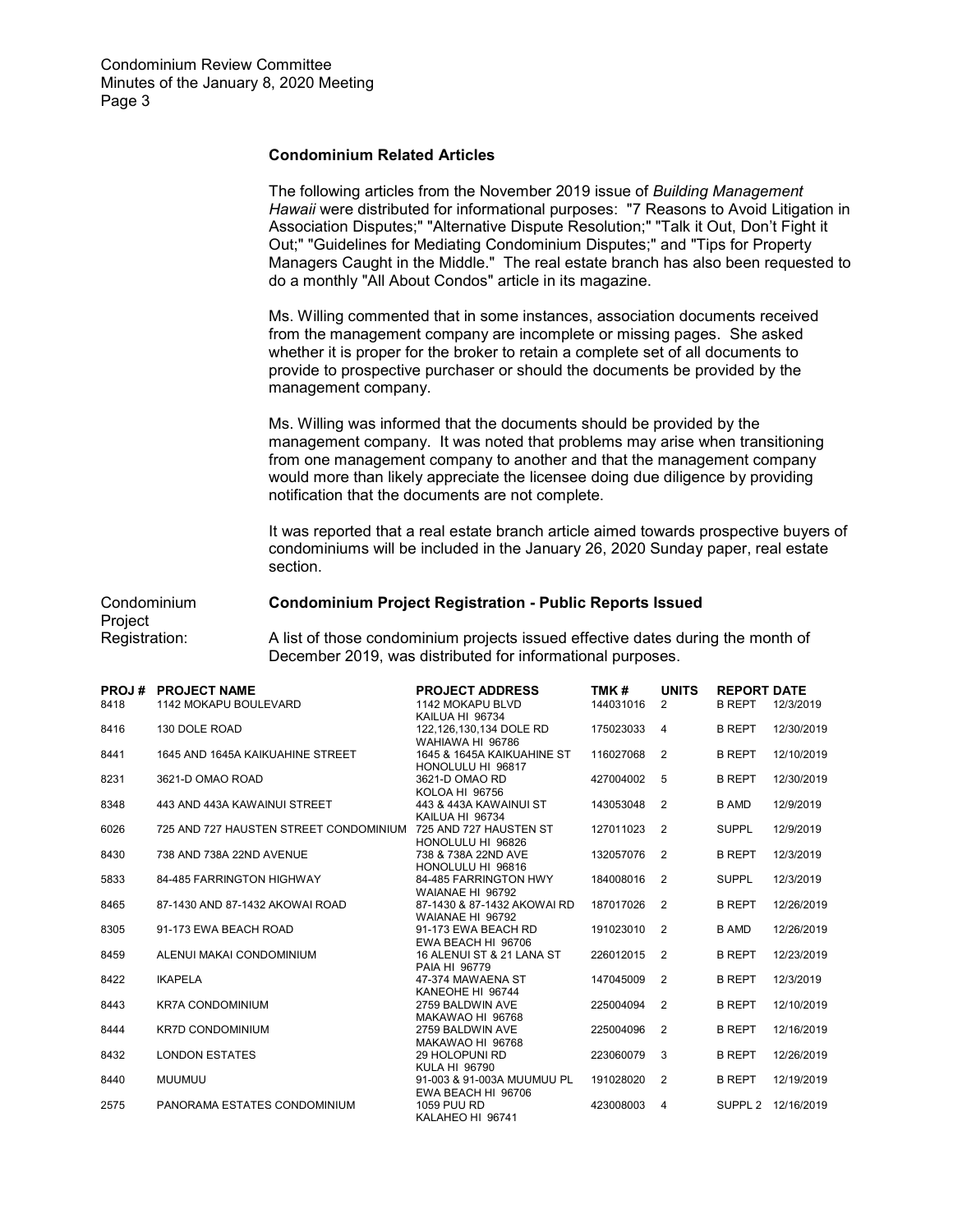## Condominium Review Committee Minutes of the January 8, 2020 Meeting Page 4

| 8449 | <b>SCHOOL VILLAS</b>                                   | 2420,2426,2428 NORTH SCHOOL 113021007<br>HONOLULU HI 96819 |           | - 3 | <b>B REPT</b> | 12/30/2019 |
|------|--------------------------------------------------------|------------------------------------------------------------|-----------|-----|---------------|------------|
| 7823 | THE CLUB BUNGALOWS AT KUKUI`ULA PHASE II KE ALA ULA ST | KOLOA HI 96756                                             | 426019017 | 9   | B AMD 2       | 12/9/2019  |
| 5079 | WILD COFFEE CONDOMINIUM                                | 73-1129 AHULANI ST<br>KAILUA-KONA HI 96740                 | 373023099 | - 2 | SUPPL         | 12/24/2019 |
| 0    | <b>Preliminary Reports</b>                             |                                                            |           |     |               |            |
| 0    | <b>Contingent Final Reports</b>                        |                                                            |           |     |               |            |
| 0    | <b>Final Reports</b>                                   |                                                            |           |     |               |            |
| 4    | <b>Supplementary Reports</b>                           |                                                            |           |     |               |            |
| 13   | <b>B</b> Reports                                       |                                                            |           |     |               |            |
| 3    | <b>B Amendment Reports</b>                             |                                                            |           |     |               |            |

**20 TOTAL REPORTS**

#### **Consultants' Forum**

Staff will be conducting a condominium consultants' forum on February 6, 2020, to provide continuity between consultants, review new legislation, new forms and procedures, and recent committee decisions.

The condominium consultants are retained by the Real Estate Commission to review developer's public reports for accuracy, disclosure, and consumer protection. The consultants then make a recommendation to the Commission to issue an effective date for the developer's public report.

### Program of Work: **Condominium Laws and Education – Maui Condorama**

The Commission's Maui Condorama presented by CAI Hawaii will be held on Friday, January 24, 2020, at the J. Walter Cameron Center in Wailuku, Maui. Topics will include avoiding annual meeting blunders, construction contracts, insurance contractors, and nonjudicial foreclosure – where are we now.

## **Government and Legislative Participation & Report**

Staff has been invited and will attend the Federal Housing Administration briefing regarding implementation of the condominium project approval final rule and updates to Single Family Housing Policy Handbook (new condo project approval requirements effective October 15, 2019) on January 14, 2020.

### **Legislative Acts and Resolutions**

A report of the Office of Planning's December 19, 2019 meeting regarding Act 278, the study of subdivision and CPR on agricultural lands on Oahu, was distributed for informational purposes.

Specialist Richelieu reported that the REC is involved to provide education and information on condominium property regimes (CPR). It was explained that CPR is a form of ownership and not the division of land. With the numerous amount of layers between the State and the County, it is helpful to have the agencies communicating during these meetings.

Commissioner Faulkner questioned if there were many CPR properties on Molokai as they are very prevalent on Maui.

Mr. Stephenson responded that there are only a handful of CPR properties on Molokai. He noted that there are 2 subdivision on the west end of Molokai developed in the 1970s and 1980s intended as residential gentleman farms. The properties still lie undeveloped. It is very difficult to purchase with all of the agricultural enforcements. Many properties are not suitable for ag as there is no